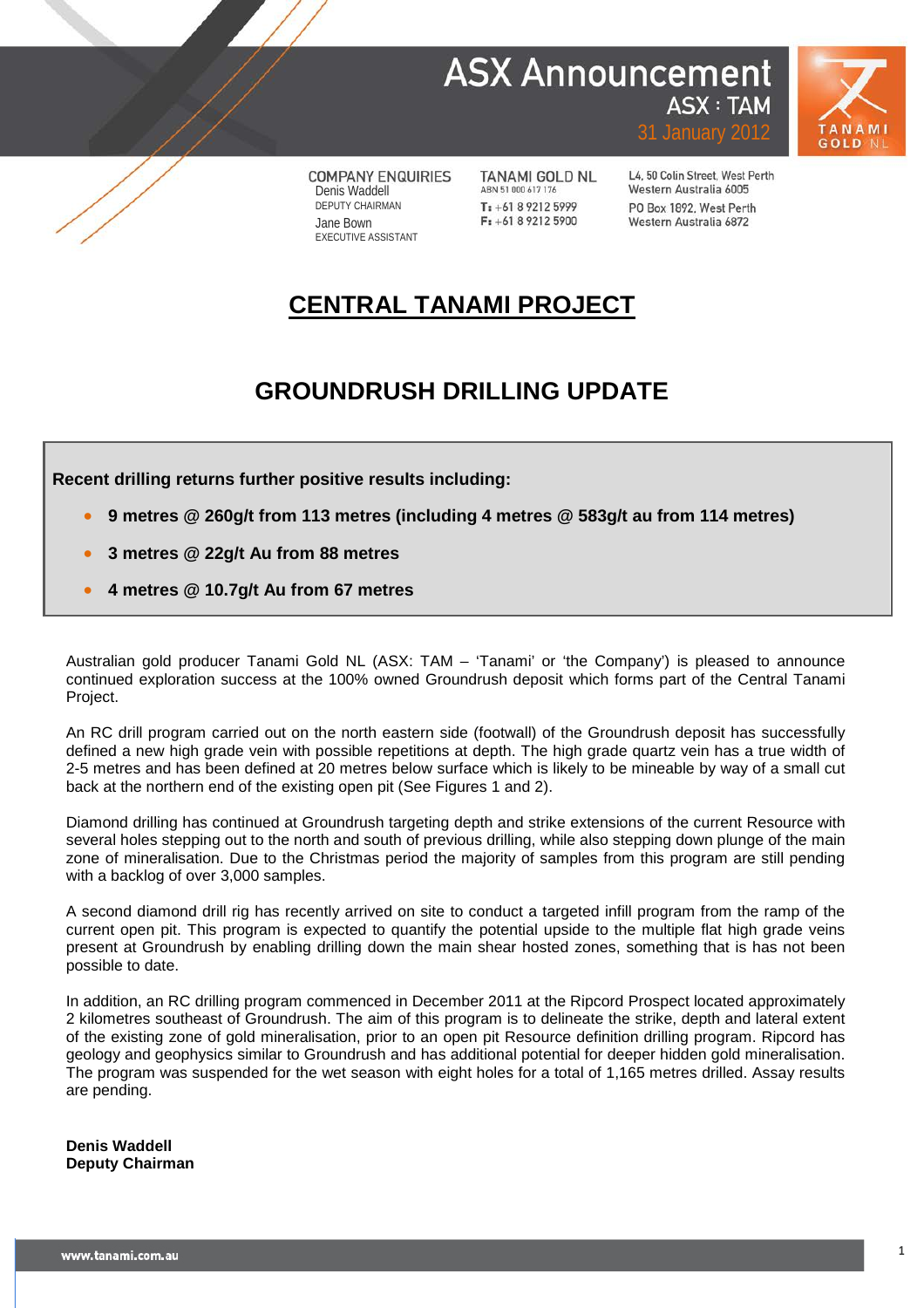

**Figure 1: Groundrush Plan View – showing high grade vein in the northeast end of the current Resource**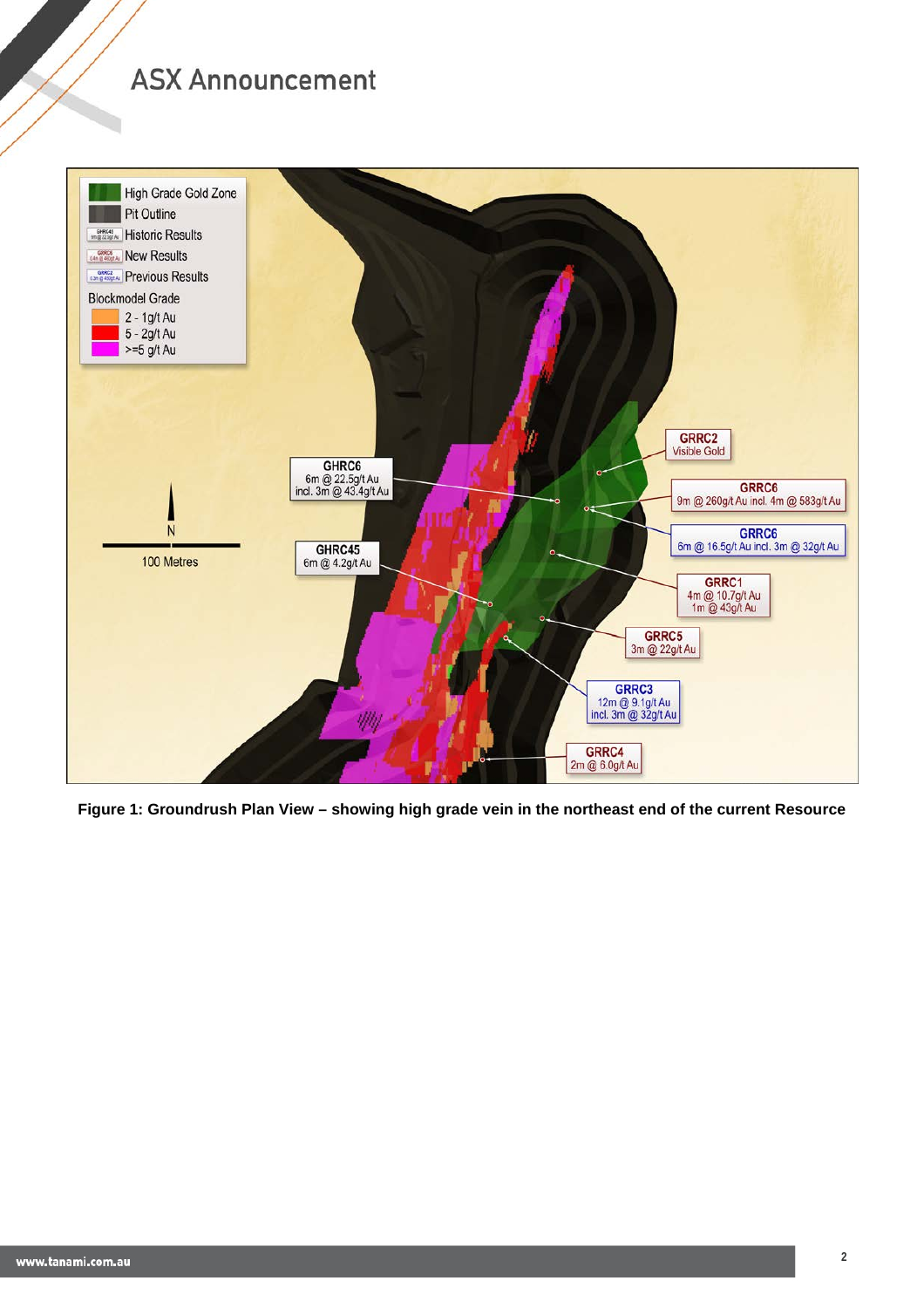

**Figure 2 Groundrush Schematic Cross Section 25350N**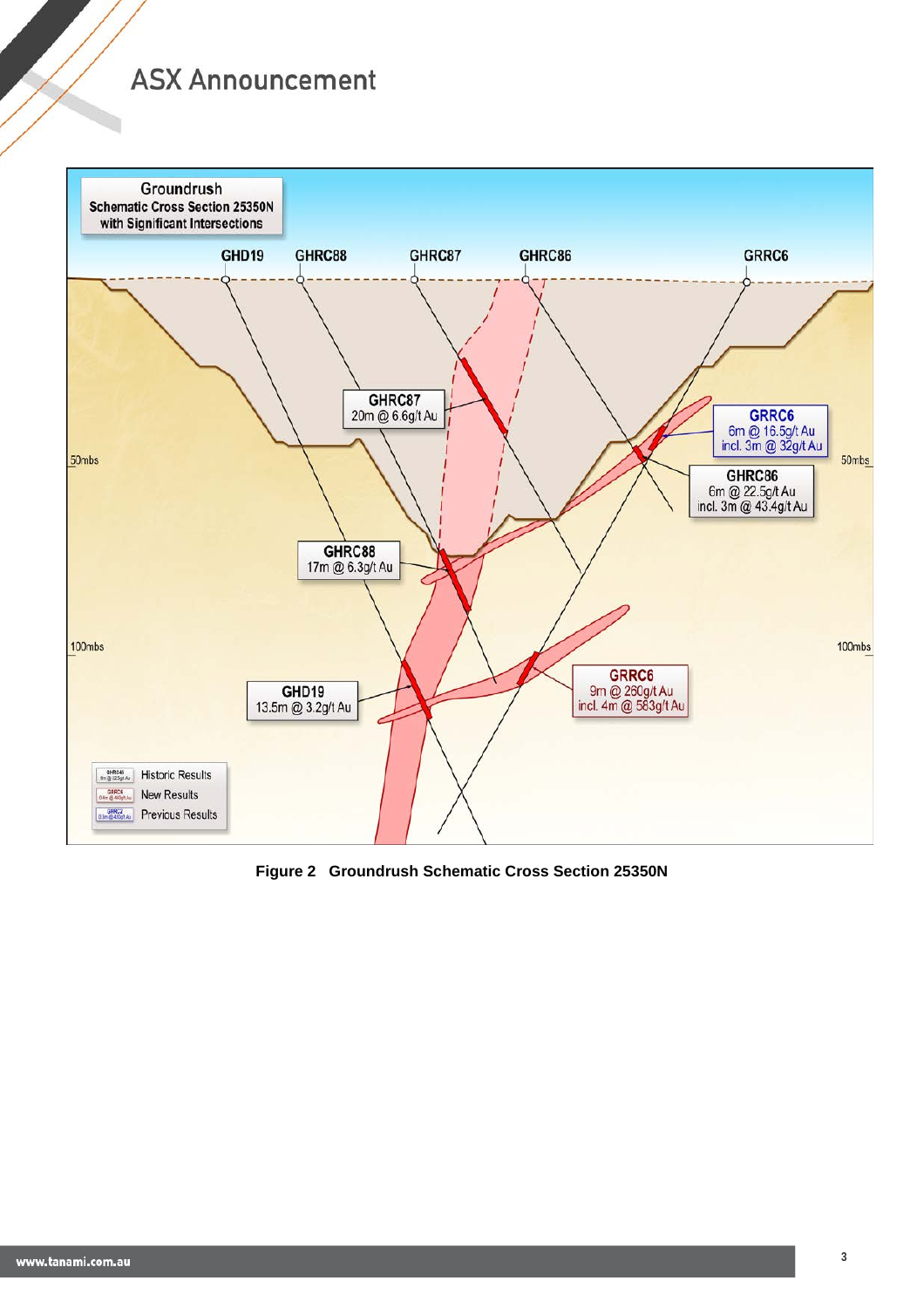## **Table 1: Significant intersections since September 2011 – Groundrush**

| <b>Hole ID</b> | <b>Collar</b><br><b>Easting</b> | <b>Collar</b><br><b>Northing</b> | <b>Collar</b><br><b>RL</b> | <b>Collar</b><br><b>Dip</b> | <b>Collar</b><br><b>Azimuth</b> | <b>Hole</b><br><b>Depth</b> | <b>Depth</b><br><b>From</b> | <b>Depth</b><br>To | <b>Interval</b><br><b>Width</b> | Grade g/t Au |
|----------------|---------------------------------|----------------------------------|----------------------------|-----------------------------|---------------------------------|-----------------------------|-----------------------------|--------------------|---------------------------------|--------------|
| GRDD39         | 603815                          | 7820068                          | 420                        | $-51$                       | 45                              | 470                         | 414                         | 433                | 19                              | 4.1          |
| GRDD41         | 603849                          | 7820265                          | 420                        | $-55$                       | 48                              | 372                         | 311.3                       | 320                | 8.7                             | 8.55         |
| GRDD44         | 604090                          | 7819681                          | 420                        | $-63$                       | 48                              | 455                         | 264.3                       | 265.4              | 1.1                             | 528.3        |
| GRDD46         | 603742                          | 7820500                          | 420                        | $-60$                       | 48                              | 342                         | 300.8                       | 303                | 2.2                             | 9.9          |
| GRRC1          | 604005                          | 7820560                          | 422                        | $-60$                       | 236.7                           | 180                         | 67                          | 71                 | 4                               | 10.7         |
|                |                                 |                                  |                            |                             |                                 |                             | 118                         | 119                | 1                               | 43.8         |
| GRRC3          | 604038                          | 7820522                          | 422                        | $-60$                       | 236                             | 216                         | 119                         | 131                | 12                              | $9.1*$       |
|                |                                 |                                  |                            |                             |                                 |                             | inc 121                     | 124                | 3                               | 32           |
| GRRC4          | 604079                          | 7820458                          | 422                        | $-62$                       | 237                             | 246                         | 205                         | 207                | $\overline{2}$                  | 6.0          |
| GRRC5          | 604014                          | 7820535                          | 422                        | $-65$                       | 236.7                           | 156                         | 88                          | 91                 | 3                               | 22           |
| GRRC6          | 603989                          | 7820579                          | 422                        | $-60$                       | 237                             | 168                         | 45                          | 51                 | 6                               | 16.5         |
|                |                                 |                                  |                            |                             |                                 |                             | inc <sub>45</sub>           | 48                 | 3                               | 32           |
|                |                                 |                                  |                            |                             |                                 |                             | 113                         | 122                | 9                               | 260          |
|                |                                 |                                  |                            |                             |                                 |                             | Inc $114$                   | 118                | 4                               | 583          |

## **Notes to accompany Table 1**<br>1. Collar Northing, Easting

1. Collar Northing, Easting and Azimuth are all in MGA Grid coordinates. Collar RL is relative to AHD. Collar coordinates may vary upon final survey.

2. Analyses by 50g fire assay with AAS finish of half diamond core samples.<br>3. No cutting of grades has been applied. Assays are rounded to nearest 0.

No cutting of grades has been applied. Assays are rounded to nearest 0.1g/t.

4. Significant intersections are greater than 0.5g/t with maximum 2 metres internal dilution.

5. \*Significant intersections are greater than 0.2g/t with maximum 3 metres internal dilution

Intervals are all down hole length.

*The information in this report that relates to Geological Data and Exploration Results is based on information compiled by Mr Michael Thomson, a full time employee and Senior Resource Geologist of Tanami Gold NL. Mr Thomson is a member of the Australasian Institute of Mining and Metallurgy and has sufficient experience which is relevant to the style of mineralisation and type of deposit under consideration to qualify as a Competent Person as defined in the December 2004 edition of the Australasian Code for Reporting of Exploration Results, Mineral Resources and Ore Reserves (JORC Code). Mr Thomson consents to the inclusion in this report of the matters based on his information in the form and context in which they appear.*

*This announcement contains certain statements which constitute "forward looking statements". Such statements are only predictions and are subject to inherent risks and uncertainties which could cause actual values, results, performance achievements to differ materially from those expressed, implied or projected in any forward-looking statement. No representation or warranty, expressed or implied, is made by Tanami Gold NL that material contained in this announcement will be achieved or proved correct.* 

### **Tanami Gold NL Overview**

Tanami Gold NL is a Perth-based gold exploration and production company.

The Company is in production at its Western Tanami Operations, which comprises two mining centres, the Coyote underground mine and the Bald Hill open pit operations, both of which feed into the centrally located 350,000 tonnes per annum Western Tanami treatment facility.

In March 2010, the Company acquired the Central Tanami Project from Newmont Asia Pacific. The Company previously intended to complete a Feasibility Study of the Project however, the Company subsequently decided that further exploration drilling should be completed to more thoroughly define the Mineral Resource as well as other work being carried out before a Definitive Feasibility Study could be completed. A significant drill program is currently underway at the Central Tanami Project with the main focus being Mineral Resource delineation at the Groundrush deposit.

The Company also has exposure to over 34,000 km<sup>2</sup> of prospective ground adjacent to and surrounding the Western Tanami Operation and Central Tanami Project, through its 100% owned tenements and its strategic shareholding in ABM Resources NL.

Tanami Gold NL has current Mineral Resources of 2.6 million ounces of gold and over 400,000 ounces of gold Ore Reserves which are expected support the Company's long term growth.